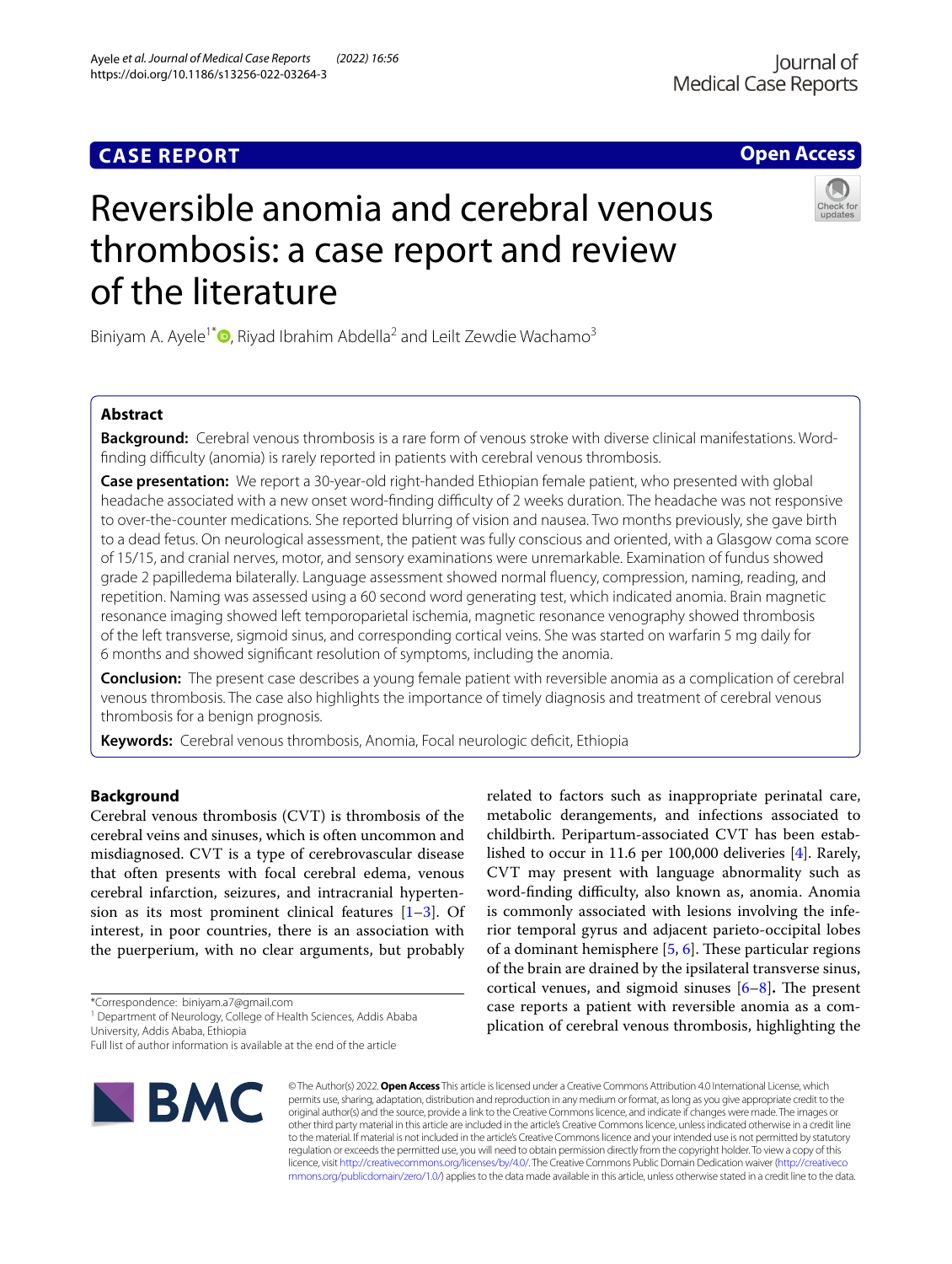importance of timely diagnosis and treatment of CVT for a benign prognosis.

## **Case presentation**

We report a 30-year-old right-handed Ethiopian female patient, who presented with a global headache and wordfinding difficulty of 2 weeks duration. The headache was not responsive to over-the-counter medications. She also reported blurring of vision and dizziness associated with the headache. Her past medical history was pertinent for giving birth to a dead fetus 2 months previously. Otherwise, no histories of previous stillbirth or miscarriage, oral contraceptive use, or of diabetes, hypertension, or cardiac disease were noted. On examination, her blood pressure (BP) was 130/70 mmHg, pulse rate (PR) 92 beats per minute, respiratory rate (RR) 13 breaths per minute, and temperature was 36.5 °C. On neurological assessment, the patient was fully conscious and oriented, with a Glasgow coma score (GCS) of 15/15, and cranial nerves, motor, and sensory examinations were unremarkable. Examination of fundus showed grade 2 papilledema bilaterally. Cognitive assessment of naming using a 60 second word generating test was signifcantly afected. She was able to name only one wild animal in 60 seconds. The other components of language were unaffected, including, fuency, comprehension, repetition, writing, and reading. Brain magnetic resonance imaging (MRI) showed inferior left temporoparietal ischemia (Fig. [1](#page-1-0)A), and brain magnetic resonance venography (MRV) showed thrombosis of the left transverse and sigmoid sinus along with corresponding cortical veins (Fig. [1](#page-1-0)B,

C). Routine laboratory investigations were unremarkable. Due to the patient's fnancial problems, detailed thrombophilic workups such as factor V, protein C, and protein S were not possible.

Once the diagnosis of CVT was confrmed, the patient was admitted to the medical ward and started on bridging heparin of 17,500 IU subcutaneously twice a day for 4 days, then warfarin 5 mg daily was initiated. She was discharged home with oral anticoagulation after being on the ward for 7 days and her symptoms had started to improve. On follow-up evaluation (after 1 month), her headache has disappeared and her anomia showed signifcant improvement, evidenced by signifcant improvement at the follow-up assessment using the 60 second word generating test. On her second follow-up (at 6 months), the patient's clinical symptoms and signs were fully resolved. However, we could not get a follow up MRI and MRV because of the patient's fnancial problems. We discontinued the oral anticoagulation after 6 months of treatment, considering transient CVT risk factors such as being postpartum.

# **Discussion and conclusion**

Cerebral venous thrombosis is a rare and potentially fatal type of stroke, with estimated incidence of 5 per 1 million [[1\]](#page-3-0). CVT has preponderance in females and a younger age group. If not treated properly, 4.3% of patients die during the acute phase of CVT  $[4, 9]$  $[4, 9]$  $[4, 9]$  $[4, 9]$ . There are many risk factors of CVT including hereditary thrombophilia, acquired hypercoagulable, and hyperviscosity states such as hyperhomocysteinemia, antiphospholipid antibody



<span id="page-1-0"></span>**Fig. 1 A** Coronal T1 magnetic resonance imaging showing hypointense lesion in the left inferior parietal region (red arrow). Coronal (**B**) and 3-D (**C**) magnetic resonance venography showing flling defect of the left transverse and sigmoid sinuses along with corresponding cortical venues (red arrow)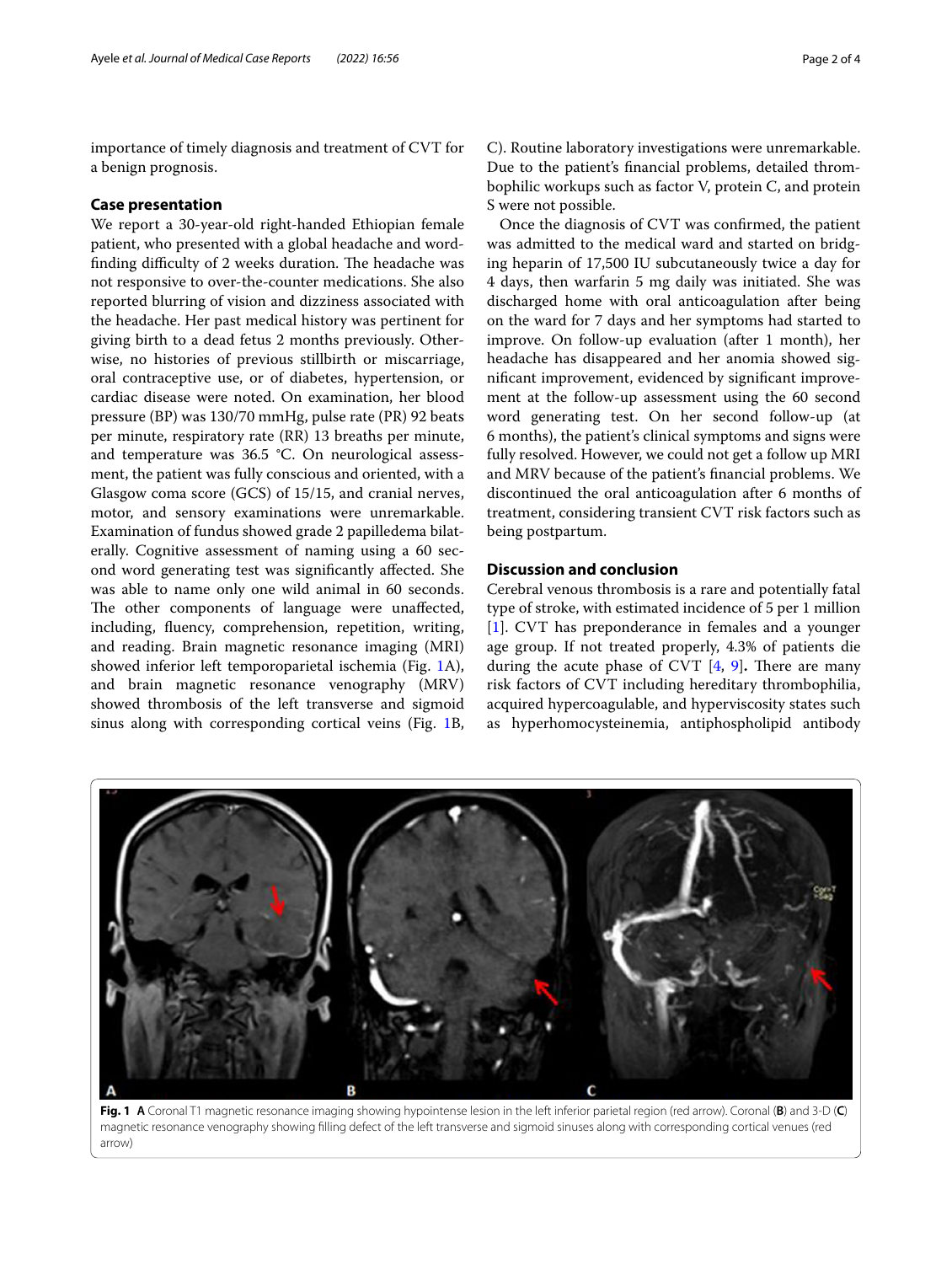<span id="page-2-0"></span>

| <b>Table 1</b> Cases of cerebral venous thrombosis presenting with reversible anomia, including the present case |  |
|------------------------------------------------------------------------------------------------------------------|--|
|------------------------------------------------------------------------------------------------------------------|--|

|   | <b>Authors</b>           |      | Age/sex Presenting<br>symptoms           | <b>Risk factors</b>                     | Affected cerebral<br>sinuses                                                                | Affected cerebral<br>region                                      | <b>Treatment</b>                | Outcome  |
|---|--------------------------|------|------------------------------------------|-----------------------------------------|---------------------------------------------------------------------------------------------|------------------------------------------------------------------|---------------------------------|----------|
|   | Kuan et al. (2014)       | 52/F | Headache anomia<br>Nausea<br>Vomiting    | Protein C and pro-<br>tein C deficiency | Left transverse                                                                             | Left parietotem-<br>poral                                        | Heparin followed<br>by warfarin | Improved |
| 2 | Sarma et al. (2004) 23/F |      | Headache anomia<br>Nausea<br>Vomiting    | Oral contraceptive                      | Superior, inferior,<br>vein of Galen, and<br>straight sinuses                               | Bilateral parieto-<br>temporal, basal<br>ganglia, and<br>thalami | Heparin followed<br>by warfarin | Improved |
| 3 | Ayele et al. (2021)      | 30/F | Headache anomia<br><b>Blurred</b> vision | Postpartum                              | Left transverse and<br>sigmoid sinuses<br>along with the<br>corresponding<br>cortical veins | Left parietotem-<br>poral                                        | Heparin followed<br>by warfarin | Improved |

syndrome, Behcet's disease, and hematological disorders. Furthermore, pregnancy, puerperium, and oral contraceptive usage are also common culprits for CVT development [\[10](#page-3-7), [11](#page-3-8)]**.** We present a case of a young woman with reversible anomia associated with ischemia of the left temporoparietal region and thrombosis of the left transverse and sigmoid sinuses following 6 months of anticoagulation therapy. Headache is the most common presenting symptom of CVT and is reported in 80–90% of cases  $[1, 3, 12, 13]$  $[1, 3, 12, 13]$  $[1, 3, 12, 13]$  $[1, 3, 12, 13]$  $[1, 3, 12, 13]$  $[1, 3, 12, 13]$  $[1, 3, 12, 13]$ . The present case reported wordfinding difficulty associated with headache. We have searched Google scholar and PubMed databases for published cases of "isolated anomia associated with cerebral venous thrombosis" and found two cases, which are summarized in Table [1](#page-2-0) [[14,](#page-3-11) [15](#page-3-12)].

A cerebral venous thrombosis is more common in female patients and often afects young women, with a mean age of  $30-40$  years [\[16\]](#page-3-13). This is consistent with the demography of the present case. However, Kuan *et al*. 2014 [\[15\]](#page-3-12) reported the case of a 52-year-old woman with CVT complicating with anomia. Several risk factors were associated with CVT; in this case, we have attributed the cerebral sinus thrombosis to transient risk factors such as the postpartum period. This is contrary to the previously reported cases, in which CVT was attributed to protein C and protein S deficiency and oral contraceptive usage (Table  $1$ ). The caveat to the present case is the lack of extensive thrombophilic workup of the patient due to fnancial problems. In the present case, the presence of headache, nausea, vomiting, and bilateral papilledema indicated increased intracranial pressure (ICP), which occurs secondary to obstruction of cerebrospinal fuid (CSF) absorption, which is consistent with prior studies [\[9](#page-3-6), [13](#page-3-10), [17\]](#page-3-14). Rarely, patients with CVT may present with wordfinding difficulty when the parietotemporal region of the dominant hemisphere is afected as a result of thrombosis of transverse, superior, and sigmoid sinuses [\[14,](#page-3-11) [15\]](#page-3-12).

Naming is a complex language function that utilizes input from multiple cortical regions [[8\]](#page-3-5). However, anomia is commonly associated with lesions involving the inferior temporal gyrus and adjacent parieto-occipital lobes of a dominant hemisphere  $[5, 6]$  $[5, 6]$  $[5, 6]$  $[5, 6]$ . These particular regions of the brain are drained by the ipsilateral transverse sinus, cortical venues, and sigmoid sinuses [[6](#page-3-4)[–8](#page-3-5)]. This is in congruence with the present case and previously reported similar cases (Table  $1$ ). The present case was treated with anticoagulation for 6 months and showed signifcant clinical improvement including reversal of the anomia. This is consistent with the previously reported cases, which showed benign outcomes after 3–6 months of anticoagulation treatment [[14,](#page-3-11) [15\]](#page-3-12).

In summary, the present case describes a young female patient with reversible anomia as a complication of cerebral venous thrombosis. The case also highlights the importance of timely diagnosis and treatment of CVT for a benign prognosis.

## **Abbreviations**

CVT: Cerebral venous thrombosis; DWI: Difusion-weighted imaging; MRI: Magnetic resonance imaging; MRV: Magnetic resonance venography.

## **Acknowledgements**

Not applicable.

## **Authors' contributions**

RI, BA, and LZ participated in evaluation, investigation, and management of the patient and manuscript editing and revision. All authors read and approved the fnal manuscript.

# **Funding**

No funding was received from any organization or individuals.

#### **Availability of data and materials**

All data sets on which the conclusions of the case report based, are to be available as spreadsheets and are available from the corresponding author on reasonable request from the editors.